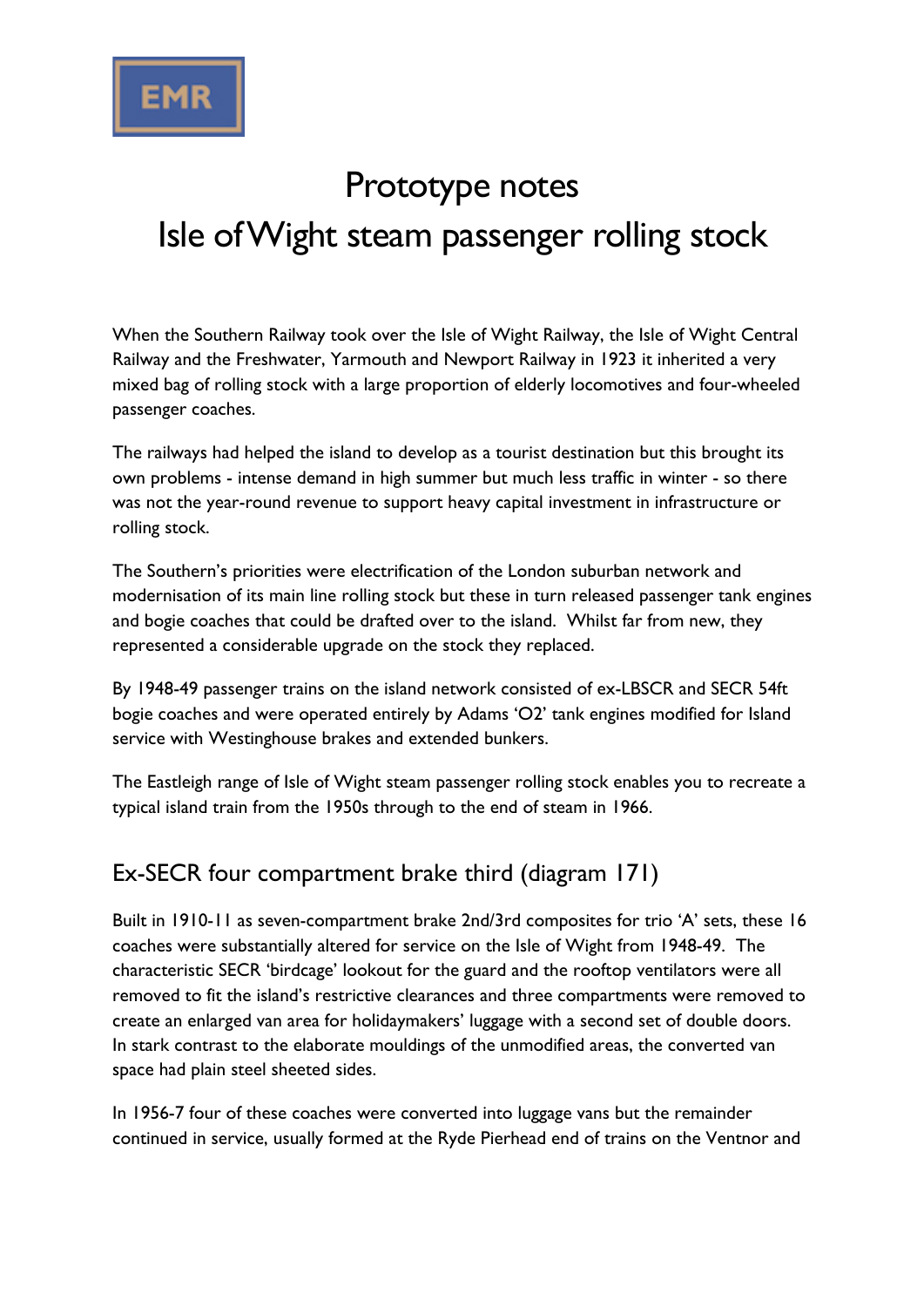

Cowes lines, until the end of steam in 1966. Two are preserved on the Isle of Wight Steam Railway

| <b>Built</b> | To loW   | loW no. | Wdn    |                          |
|--------------|----------|---------|--------|--------------------------|
| $1910 - 11$  | May 1948 | 4134    | 1966-7 |                          |
| $1910 - 11$  | May 1948 | 4135    | 1966-7 |                          |
| $1910 - 11$  | May 1948 | 4136    | 1966-7 |                          |
| $1910 - 11$  | May 1948 | 4137    | 1966-7 |                          |
| $1910 - 11$  | May 1948 | 4138    | 1956-7 | Converted to luggage van |
| $1910 - 11$  | May 1948 | 4139    | 1956-7 | Converted to luggage van |
| $1910 - 11$  | May 1948 | 4140    | 1956-7 | Converted to luggage van |
| $1910 - 11$  | May 1948 | 4 4     | 1956-7 | Converted to luggage van |
| $1910 - 11$  | May 1948 | 4142    | 1966-7 |                          |
| $1910 - 11$  | Apr 1949 | 4143    | 1966-7 |                          |
| $1910 - 11$  | Apr 1949 | 4144    | 1966-7 |                          |
| $1910 - 11$  | Apr 1949 | 4145    | 1966-7 | <b>IWSR</b>              |
| $1910 - 11$  | Apr 1949 | 4146    | 1966-7 |                          |
| $1910 - 11$  | Apr 1949 | 4147    | 1966-7 |                          |
| $1910 - 11$  | Apr 1949 | 4148    | 1966-7 |                          |
| $1910 - 11$  | Apr 1949 | 4149    | 1966-7 | <b>IWSR</b>              |

### Ex-SECR semi-saloon composite (diagram 378)

Originally the centre car of the 1910-11 trio 'A' sets, 18 1st/2nd lavatory composites were transferred to the Isle of Wight from 1948-49. As well as removal of roof ventilators, the space taken by the former lavatories was amalgamated with the adjacent compartments to form a saloon.

Twelve of these coaches were converted at Lancing Works to Diagram 378 with first class seating in the saloon and in one adjacent compartment with the remainder to third class standard and this is the layout of the Eastleigh model version. They retained most, if not all, of their original panelling but, as with all of the island's wooden-bodied coaches, time and salt spray on the exposed pier section of the railway led to piecemeal replacement of panels with steel sheet and by 1966 much of the fleet had some degree of patched repairs.

The SECR cars, being heavier than their LBSCR counterparts, were predominantly, but not exclusively, used for 'Newport sets' of two, three or four cars so when the branches from there to Sandown and Freshwater closed several became redundant and were taken out of service, the remainder surviving until the end of steam.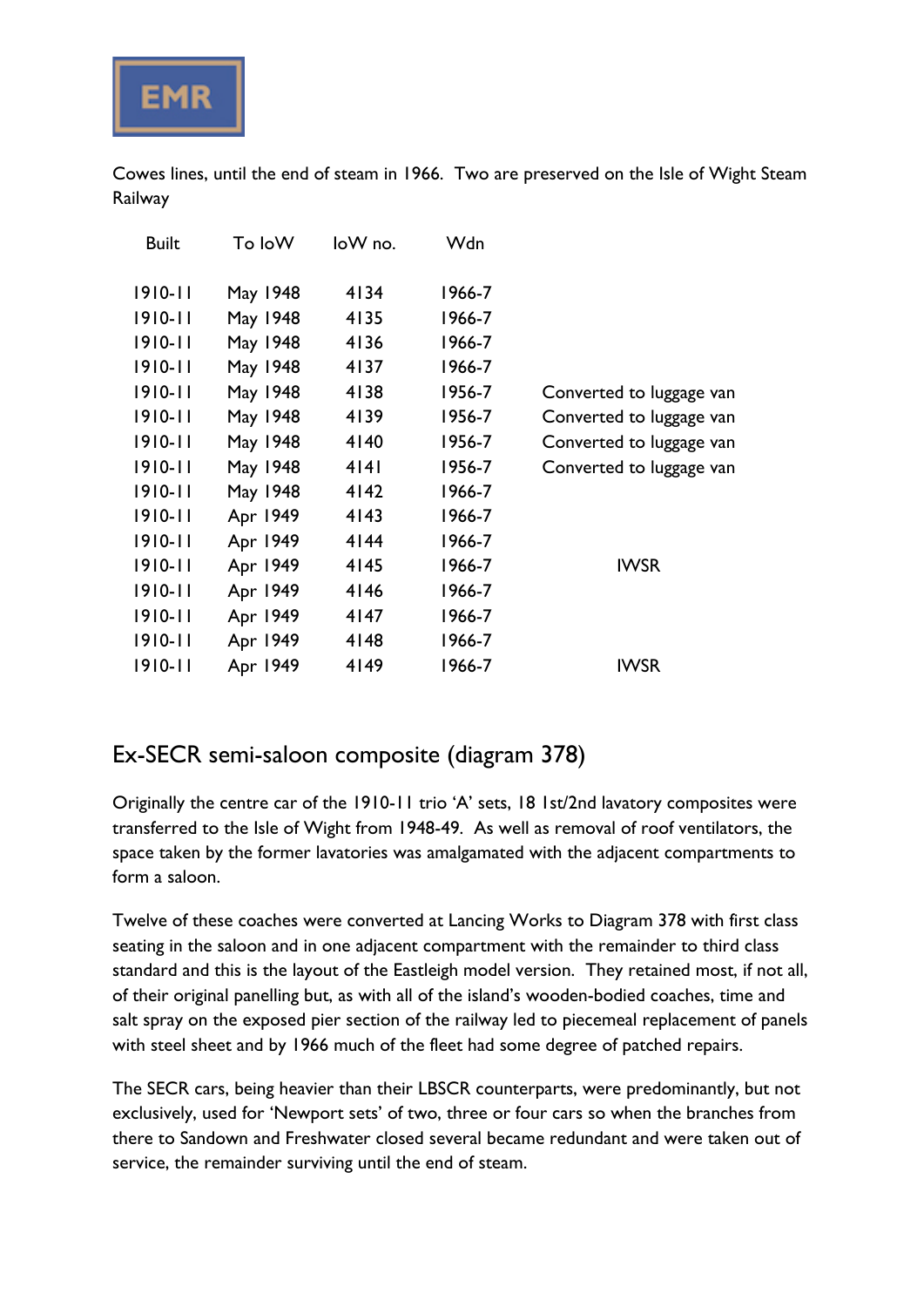

From about 1955 the surviving Diagram 378 coaches were overhauled and re-trimmed with the three centre compartments first class and the saloon and end compartments third class.

| <b>Built</b> | To loW   | loW no. | Wdn    |             |
|--------------|----------|---------|--------|-------------|
| $1910 - 11$  | May 1948 | 6369    | 1956   |             |
| $1910 - 11$  | May 1948 | 6370    | 1966-7 |             |
| $1910 - 11$  | May 1948 | 6371    | 1956   |             |
| $1910 - 11$  | May 1948 | 6372    | 1956   |             |
| $1910 - 11$  | May 1948 | 6373    | 1966-7 |             |
| $1910 - 11$  | Apr 1949 | 6374    | 1956   |             |
| $1910 - 11$  | Apr 1949 | 6375    | 1966-7 | <b>IWSR</b> |
| $1910 - 11$  | Apr 1949 | 6376    | 1966-7 |             |
| $1910 - 11$  | Apr 1949 | 6377    | 1966-7 |             |
| $1910 - 11$  | May 1949 | 6378    | 1956   |             |
| $1910 - 11$  | May 1949 | 6379    | 1956   |             |
| $1910 - 11$  | May 1949 | 6380    | 1966-7 |             |
|              |          |         |        |             |

#### Ex-SECR 8½ compartment third (diagram 378)

The third vehicle of the 1910-11 batch of SECR trio 'A' sets was a six-compartment 2nd/3rd class lavatory brake composite. As with the semi-saloon composites, the lavatories were removed for island service but in this instance, rather than create a saloon, the space was converted into a rather poky coupé or half-compartment. At the other end of the car the guard's van area was converted into two new compartments, the remodelled area steel sheeted externally.

There were a few withdrawals in 1959 but most of these coaches survived until the end of steam on the Island.

| <b>Built</b> | To loW   | loW no.          | Wdn  |
|--------------|----------|------------------|------|
|              |          |                  |      |
| $1910 - 11$  | May 1948 | 2438             | 1966 |
| $1910 - 11$  | May 1948 | 2439             | 1966 |
| $1910 - 11$  | May 1948 | 2440             | 1966 |
| $1910 - 11$  | May 1948 | 244 <sub>1</sub> | 1959 |
| $1910 - 11$  | May 1948 | 2442             | 1966 |
| $1910 - 11$  | May 1948 | 2443             | 1959 |
| $1910 - 11$  | May 1948 | 2444             | 1966 |
| $1910 - 11$  | May 1948 | 2445             | 1966 |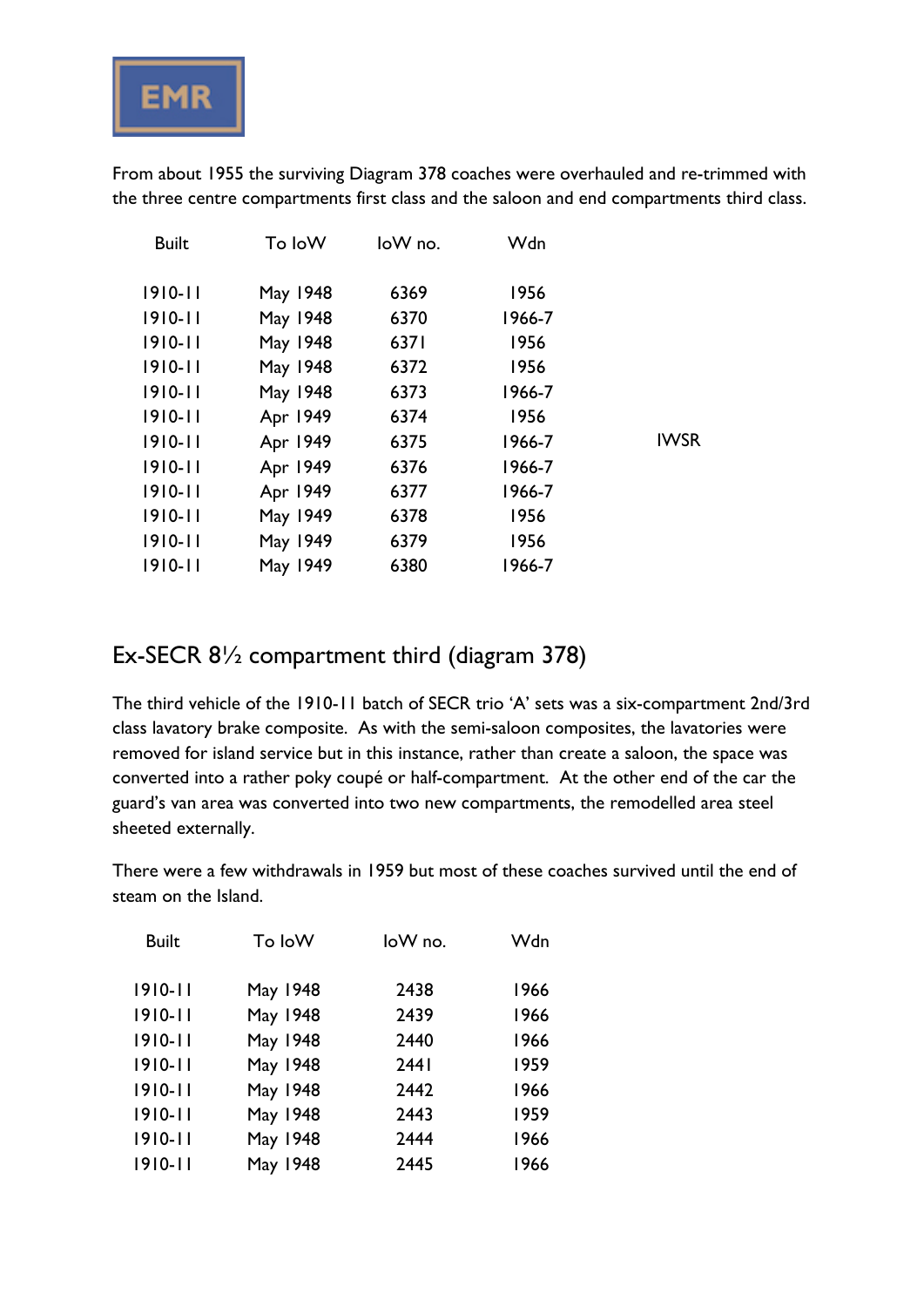

| $1910 - 11$ | May 1948 | 2446 | 1966 |
|-------------|----------|------|------|
| $1910 - 11$ | May 1948 | 2447 | 1967 |
| $1910 - 11$ | May 1948 | 2448 | 1959 |
| $1910 - 11$ | Apr 1949 | 2449 | 1966 |
| $1910 - 11$ | Apr 1949 | 2450 | 1966 |
| $1910 - 11$ | Apr 1949 | 2451 | 1966 |
| $1910 - 11$ | Apr 1949 | 2452 | 1967 |
| $1910 - 11$ | Apr 1949 | 2453 | 1967 |
| $1910 - 11$ | May 1949 | 2454 | 1966 |
| $1910 - 11$ | May 1949 | 2455 | 1966 |

### Ex-LBSCR 6 compartment brake third (diagram 210)

During the 1930s the Southern Railway substantially upgraded the island's rolling stock, eliminating all of the remaining four-wheelers and replacing some older bogie coaches. The 1936 batch of new arrivals included ten ex-LBSCR 6 compartment brake thirds which, unlike the former SECR trio 'A' sets, needed little modification for life on the island.

The original guard's side lookouts had been removed and the area sheeted over in 1927. Some ex-LBSCR stock retained their roof ventilators despite tight clearances in Ryde tunnel but these cars originally had fairly prominent ventilators on the roof centreline and photographic evidence suggests that they were removed for service on the island lines.

Two of the transferred cars, 4151 and 4152, had centre windows at the brake end, a legacy from their days as slip coaches, and some others had bodyside panelling replaced by steel sheeting to various degrees. The Eastleigh model is fully panelled apart for the 1927 removal of lookouts and therefore most closely resembles 4153, 4163 and 4164.

| <b>Built</b> | To loW | loW dia. | loW no. | Wdn    |                     |
|--------------|--------|----------|---------|--------|---------------------|
|              |        |          |         |        |                     |
| 1916         | 1936   | 210      | 4151    | 1966-7 | Panelled except van |
| 1916         | 1936   | 210      | 4152    | 1966-7 | Panelled.           |
| 1916         | 1936   | 210      | 4153    | 1966-7 | Panelled            |
| 1916         | 1936   | 210      | 4154    | 1966-7 | Mostly panelled     |
| 1916         | 1936   | 210      | 4155    | 1966-7 | Mostly panelled     |
| 1912         | 1936   | 210      | 4156    | 1966-7 | Panelled except van |
| 1916         | 1937   | 210      | 4163    | 1966-7 | Panelled            |
| 1916         | 1937   | 210      | 4164    | 1966-7 | Panelled            |
| 1912         | 1937   | 210      | 4165    | 1966-7 | Steel sheeted       |
| 1912         | 1937   | 210      | 4166    | 1966-7 | Mostly panelled     |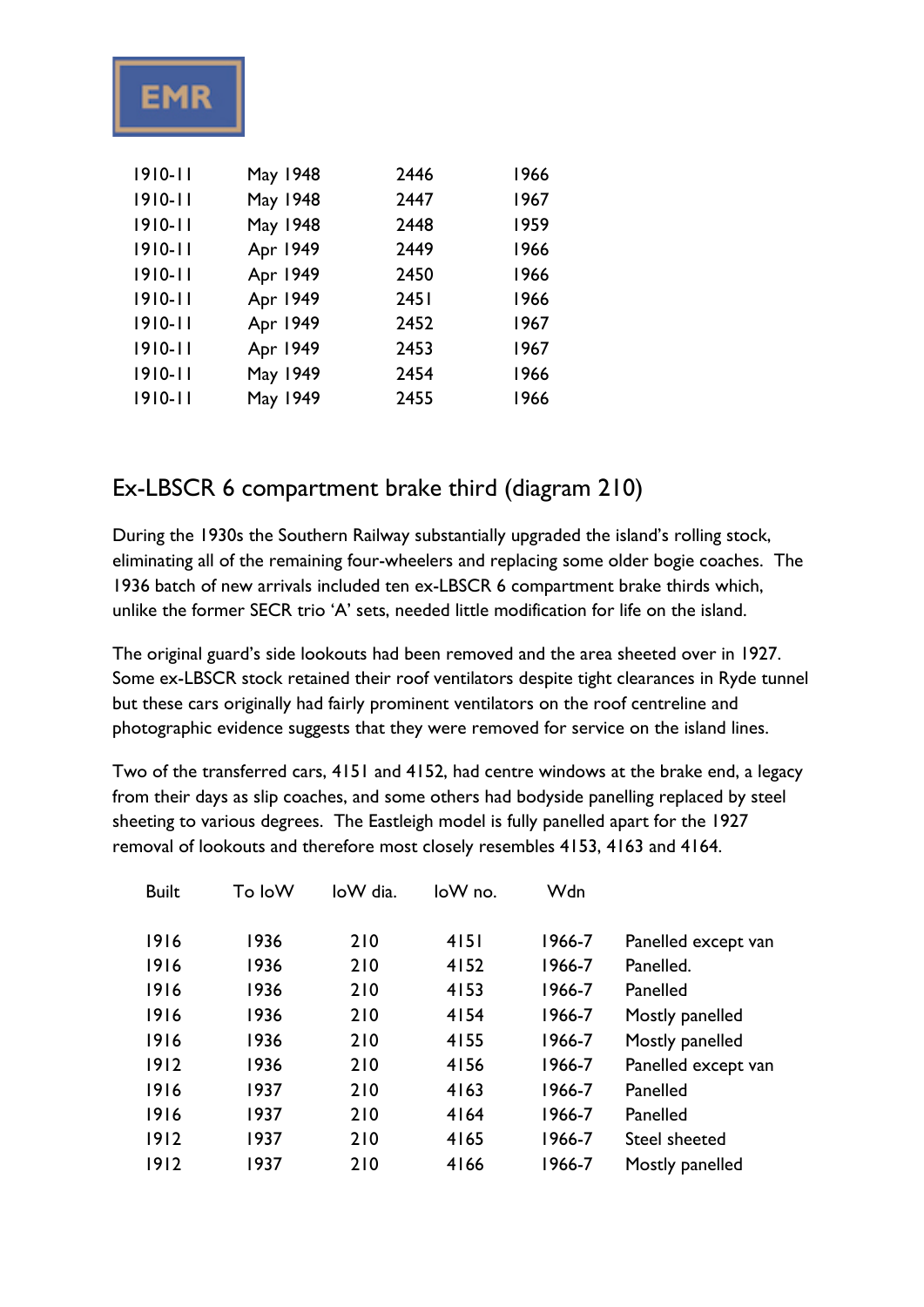

After nationalisation Isle of Wight stock was given an 'S' prefix to indicate the operating region, presumably as a book-keeping measure to avoid confusion with duplicate numbers elsewhere. However, unlike pre-nationalisation rolling stock on the mainland, the island fleet was not given the 'S' suffix that specified the region responsible for maintenance, presumably because the stock was highly unlikely to wander on to other regions' territories.

## Ex-LBSCR 9 compartment third (diagram 90)

A further batch of 1916-built 6 compartment brake third coaches were rebuilt as 9 compartment thirds for service on the Isle of Wight. The work, carried out at the Southern Railway's Lancing works in 1936, was to such a high standard that it was not possible to distinguish the newly added compartments from the remaining bodywork.

| <b>Built</b> | To loW | loW dia. | $low$ no. | Wdn  |           |
|--------------|--------|----------|-----------|------|-----------|
| 1916         | 1936   | 90       | 2412      | 1956 | Panelled  |
| 1916         | 1936   | 90       | 2413      | 1956 | Panelled. |
| 1916         | 1936   | 90       | 2414      | 1966 | Panelled  |
| 1916         | 1936   | 90       | 2415      | 1966 | Panelled  |
| 1916         | 1936   | 90       | 2416      | 1967 | Panelled. |
| 1912         | 1936   | 90       | 2417      | 1966 | Panelled  |

One of these conversions, 2416, is still in service on the Isle of Wight Steam Railway.

### Ex-LBSCR 8 compartment composite (diagram 373)

These composite coaches were among the last to be built to an LBSCR design and did not enter service until 1924. They were constructed with four first-class compartments flanked by two third class compartments at each end but one first class compartment was downgraded to third class on transfer to the island in 1936-7.

Some of these coaches had their original wooden panelling entirely replaced by steel sheeting, either before transfer or during their island career.

All survived until the end of steam on the island. 6349 is still in service on the Isle of Wight Steam Railway.